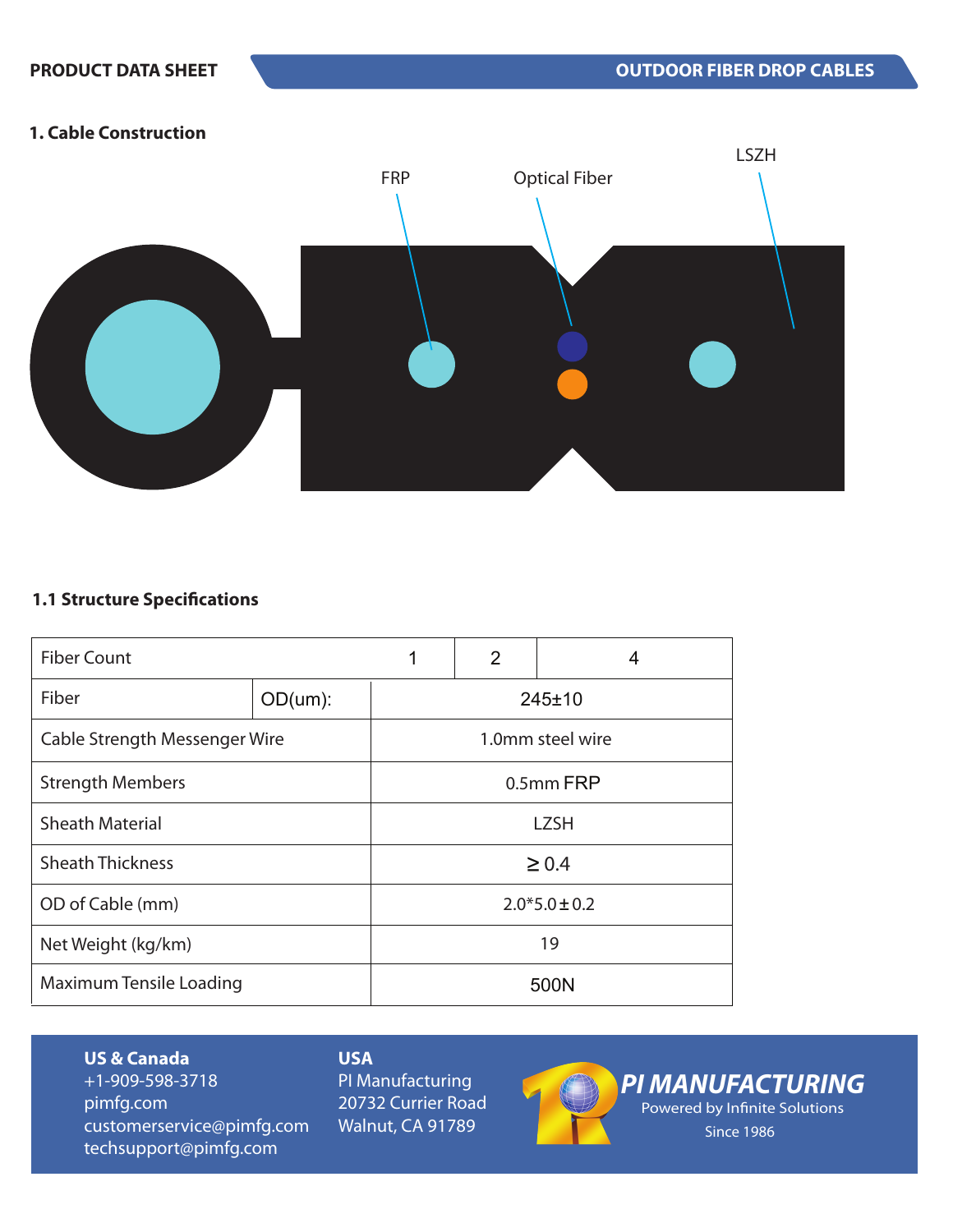# **1.2 Tight Buffer Color Code**

| NO.   |             |        | ບ     |              |
|-------|-------------|--------|-------|--------------|
| Color | <b>Blue</b> | Orange | Green | <b>Brown</b> |

# **2. Performance Parameters of the Optical Fiber**

|                                                    | <b>UNITS</b>     | <b>SPECIFICATION</b>                           |
|----------------------------------------------------|------------------|------------------------------------------------|
| Fiber Type                                         |                  | G657A                                          |
| Attenuation                                        | dB/km            | 1310nm≤ 0.4<br>1550nm≤ 0.3                     |
| <b>Chromatic Dispersion</b>                        | ps/nm.km         | 1310nm≤ 3.5<br>1550nm≤ 18<br>1625nm≤ 22        |
| <b>Zero Dispersion Slope</b>                       | $ps/nm2$ .k<br>m | $\leq 0.092$                                   |
| Zero Dispersion Wavelength                         | nm               | $1300 - 1324$                                  |
| Cut-off Wavelength (λcc)                           | nm               | $≤ 1260$                                       |
| <b>Attenuation vs. Bending</b><br>(60mm x100turns) | dB               | (10mm radius,<br>1ring) $\leq 1.5$ @<br>1625nm |
| <b>Mode Field Diameter</b>                         | µm               | 9.2±0.4 at 1310nm                              |
| <b>Core-Clad Concentricity</b>                     | µm               | $\leq 0.5$                                     |
| <b>Cladding Diameter</b>                           | µm               | 125±1                                          |
| <b>Cladding Non-circularity</b>                    | %                | $\leq 0.8$                                     |
| <b>Coating Diameter</b>                            | µm               | 245±5                                          |
| <b>Proof Test</b>                                  | Gpa              | $\geq 0.69$                                    |

#### **US & Canada**

+1-909-598-3718 pimfg.com customerservice@pimfg.com techsupport@pimfg.com

### **USA**

PI Manufacturing 20732 Currier Road Walnut, CA 91789



*PI MANUFACTURING* Powered by Infinite Solutions Since 1986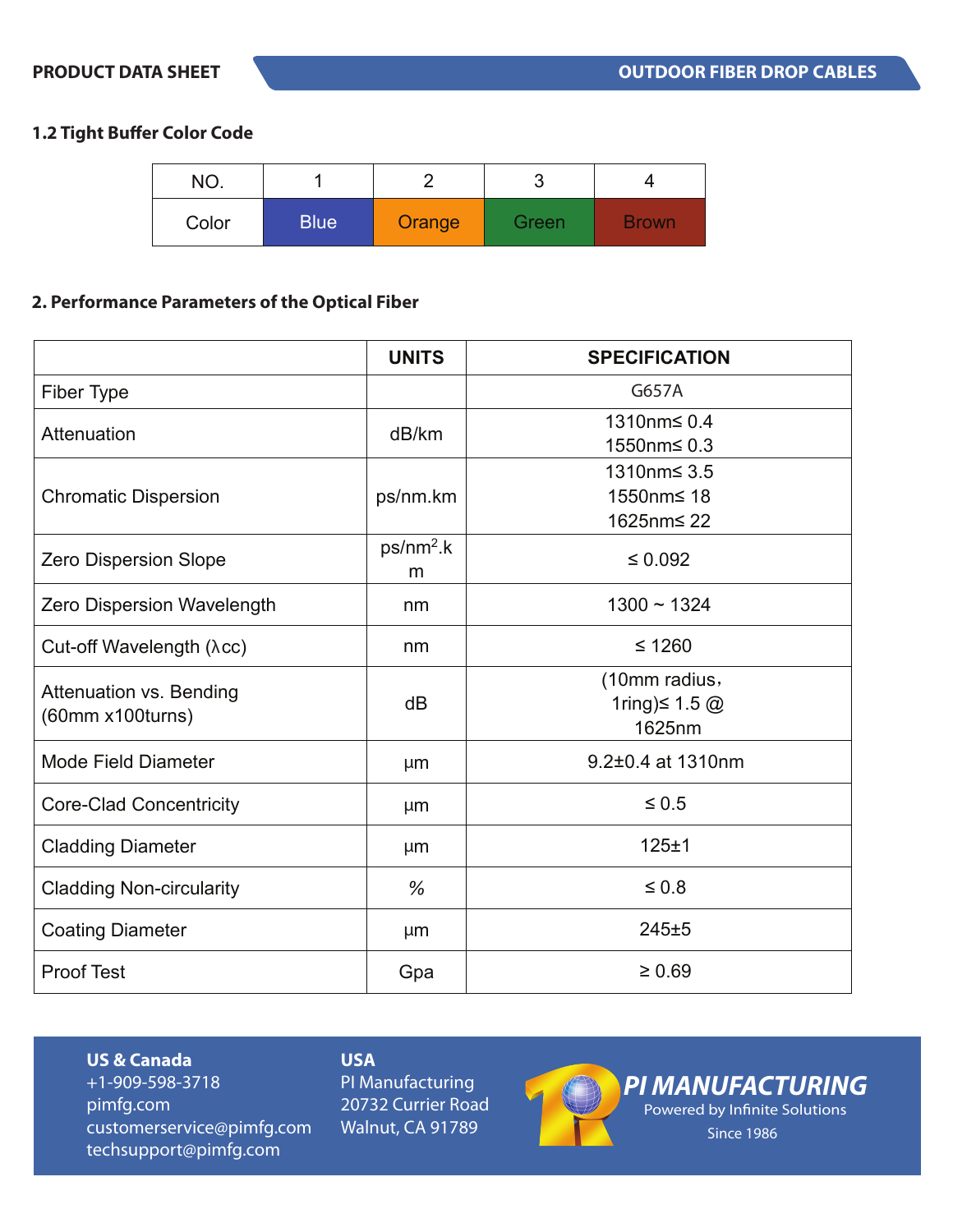# **4. Mechanical and Environmental Performance of the Cable**

| NO.            |                                           | <b>TEST METHOD</b>                                                                                                                                                           | <b>ACCEPTANCE CRITERIA</b>                                                               |
|----------------|-------------------------------------------|------------------------------------------------------------------------------------------------------------------------------------------------------------------------------|------------------------------------------------------------------------------------------|
| 1              | <b>Tensile Loading Test</b>               | #Test method:IEC 60794-1-E1<br>-. Long-tensile load: 0.5 times the<br>short-term pulling force<br>-. Short-tensile load: reference to<br>clause 2.1<br>-. Cable length: ≥50m | -. Attenuation<br>increment@1550nm:≤0.4dB<br>-. No jacket cracking and<br>fiber breakage |
| $\overline{2}$ | <b>Crush Resistance</b><br><b>Test</b>    | #Test method:IEC 60794-1-E3<br>-. Long-tensile load: 500 N/100mm<br>-. Short-tensile load: 1000 N/100mm<br>Load time: 1 minute                                               | -. No fiber breakage                                                                     |
| 3              | <b>Impact Resistance</b><br><b>Test</b>   | #Test method:IEC 60794-1-E4<br>-. Impact height: 1m<br>-. Impact weigh: 100q<br>-. Impact point: ≥3<br>-. Impact frequency: $\geq 1$ /point                                  | -. No fiber breakage                                                                     |
| $\overline{4}$ | <b>Repeated Bending</b>                   | #Test method:IEC 60794-1-E6<br>-. Mandrel diameter: 30H -. Subject<br>weight: 2kg<br>-. Bending frequency: 200 times<br>-. Bending speed: 2s/time                            | -. No fiber breakage                                                                     |
| 5              | <b>Torsion Test</b>                       | #Test method:IEC 60794-1-E7<br>-.Length:1m<br>-. Subject weight: 2kg<br>-. Angle: ±180 degree<br>-.Frequency: ≥10/point                                                      | -. No fiber breakage                                                                     |
| 6              | <b>Temperature Cycling</b><br><b>Test</b> | #Test method:IEC 60794-1-F1<br>-. Temperature steps: $+20^{\circ}$ C, $-40^{\circ}$ C                                                                                        | - Attenuation<br>increment@1550nm:≤0.3dB                                                 |

#### **US & Canada**

+1-909-598-3718 pimfg.com customerservice@pimfg.com techsupport@pimfg.com

# **USA**

PI Manufacturing 20732 Currier Road Walnut, CA 91789



*PI MANUFACTURING* Powered by Infinite Solutions

Since 1986